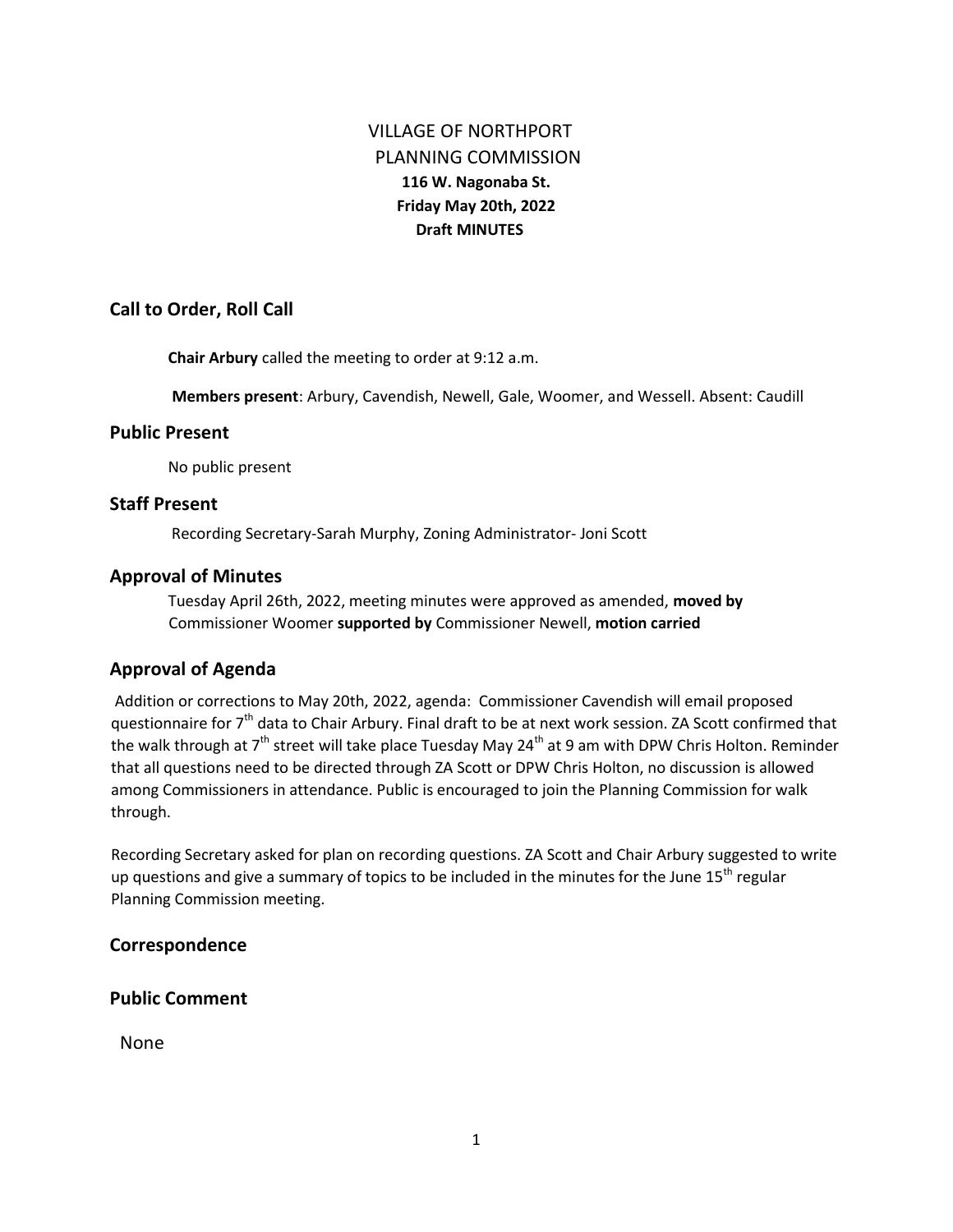## **New Business:**

Chair Arbury-created a list by page number and topic to review tabled items from meeting with Arthur Mullin. Purpose is to go through item by item and try and capture any corrected language for the zoning ordinance. As Commission goes through the list any areas that need to be addressed but weren't captured will be looked at sequentially. Pending time frame the remaining articles will be discussed and questions or comments will be gathered at that time. Once everything has been addressed plan on how to move forward will be discussed with the Planning Commission. Then looking at charts, parking requirements, land use chart, and last step would be questions/concerns not reviewed by Arthur Mullin.

ZA-Scott and Commissioner Cavendish stated that Arthur Mullin were going to speak on the Accessory Dwelling Units (ADUs). At this time, it is recommended that we table topics that directly deal ADUs.

**PG 5**. Accessory Dwelling Unit-hold This will come up in multiple sections as it impacts across all zones

Commissioner Gale-Remain consistent with language starting with the definition section and use Accessory Dwelling Units. All in agreement to maintain language as Accessory Dwelling Unit and abbreviate as ADUs

**PG 8** Driveway-Contact Chris Holton regarding more permeable surfaces. Discussion about aprons needed, i.e., plows, curves, commercial business etc. Also, would like to hear recommendations from County Road Commission. Keeping definition only language. Applies to all zones. Good on language as is per Chair Arbury

ZA Scott has requested language on making both private and commercial roads.

**PG 11** Lot lines-Waters edge-waiting for language on from Arthur Mullin-Michigan Zoning Enabling Act language. Discussion about ensued about lot lines and fronting home/build

#2 Change language to requested by property owner and to be approved by ZA to allow for appeal process

#3 To be completed by Mullin pertaining to water's edge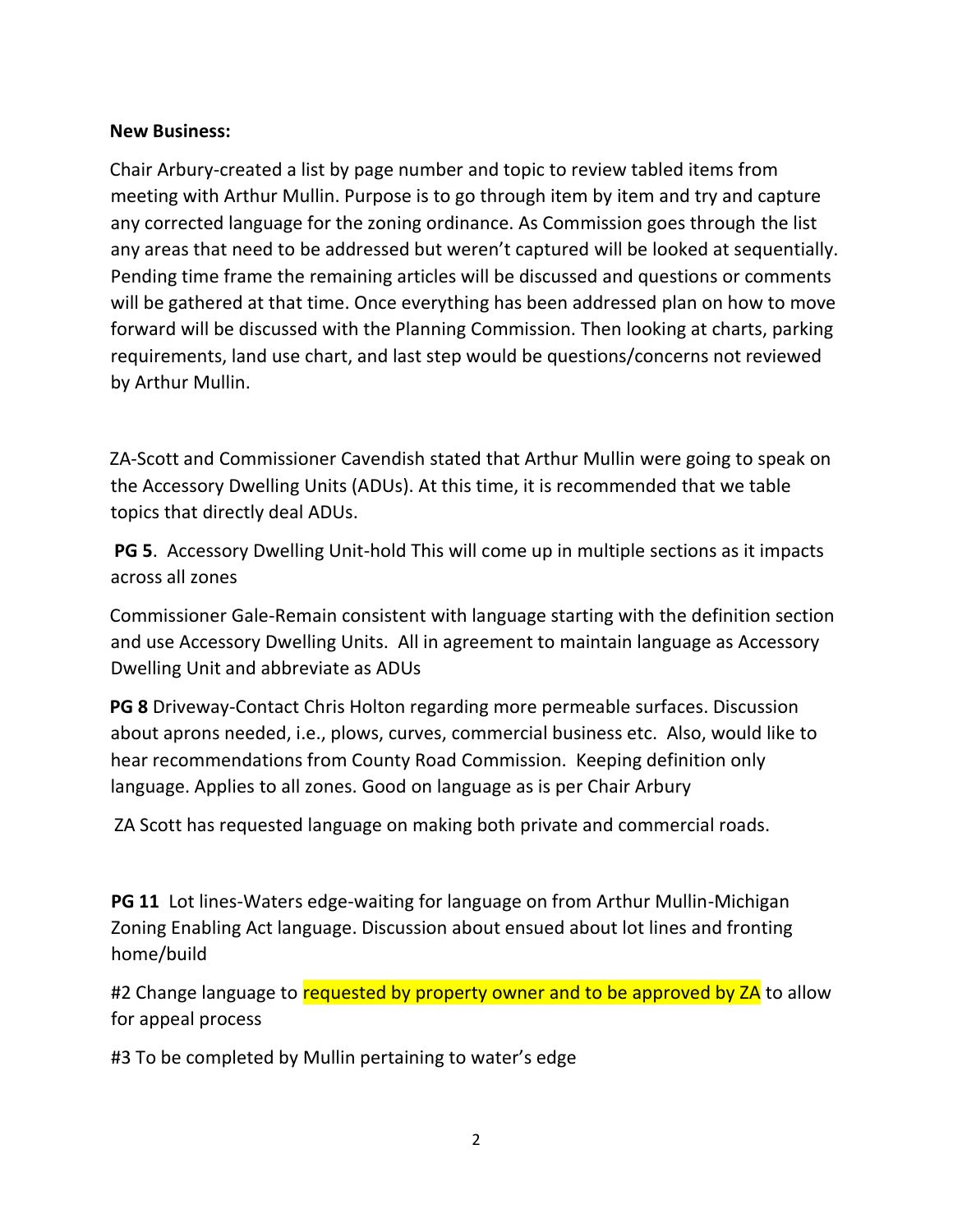**PG 12/13**- Practical Difficulty-definition to be done by Mullin and language to be taken from Michigan Zoning Enabling Act

**PG 17-**Undeveloped State-Implication on 7<sup>th</sup> street and Mullin to also use language from Michigan Zoning Enabling Act.

Sign Ordinance-Commissioner Gale-the Village Council is looking at keeping the ordinance with them and taking it from the Planning Commission.

Per ZA Scott- try to stay in accordance with State laws and investigate what the Township has done because signage is like a "moving target"

Discussion goes on into enforcing ordinances and easier to change with the Council than with the Planning Commission.

Pass on sign ordinance because Village Council is looking at this

Commissioner Woomer-recommends changing from highway to roadway because it is all encompassing.

**PG 19** Basement Dwelling-ADU -put on hold

**PG 20** Dwelling Units-current language address minimum width 17. International Code started with tiny home of 400 to 1000, if you can meet the requirements of sleeping unit, kitchen, bathroom etc. This pertains to stand alone structures and across all zones.

Discussion about tiny home vs single wide. What can be allowed in the Village vs what does the village want to see. Aesthetics vs need or demand. Differencing ideas/opinions on allowing single wide homes. Defined as use by right. Affordable housing issues. Difficulty just designating to certain district with minimum requirements.

Suggestion to go through site plan review and it would fall under Article 18.

Need to research about how other villages have decided on Tiny homes and Single Wide Home use.

Table this issue and holding off until ADU conversation and research

**PG 21** Home Occupations-at discretion and leave language in until Arthur Mullin provides language.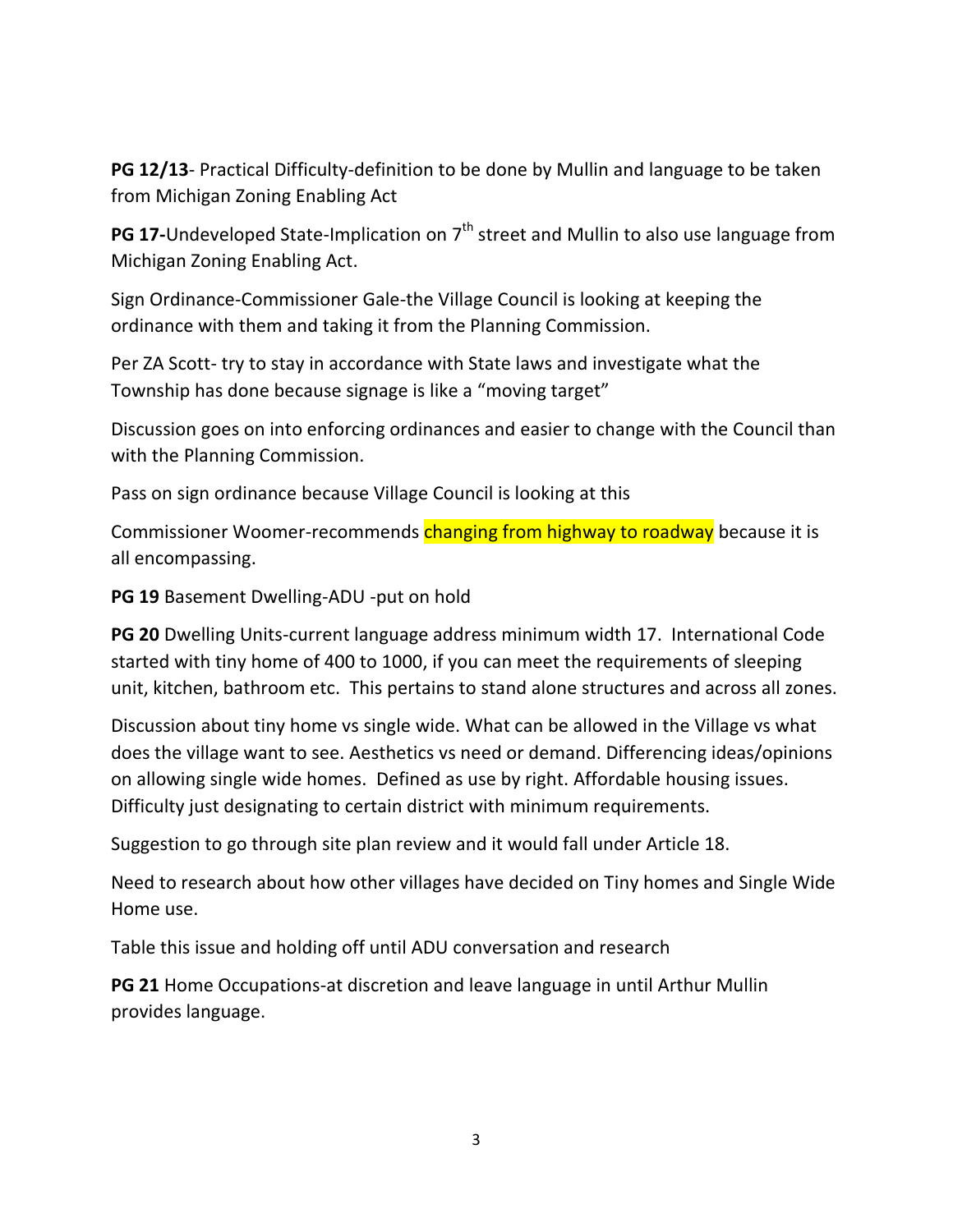3.08 #10 Mobile homes- still comes back to size and dimensions. Again, comes down to minimum size. 17 x 24 was to eliminate single wide. What is going to be accomplished by setting minimums.

Discussion continued reflecting living requirements, minimum size, and hooking up to sewer and water.

3.10 Discussion on primary dwellings vs accessory dwellings and height max. Currently ordinance allows accessory structures to be higher than primary dwellings.

Change langue to included…. Height limitations on primary structures/dwellings only

**PG 21**- Home Occupations- no discussion

**PG 22**-Northport Creek and Wetlands setbacks

Discussion about wetlands and impact of setbacks on new builds. Regulations pertaining to DEQ, flood plains, wetlands etc.

 3.25-Initial 50, recommendation came from Mullin for 75ft for wetlands. Suggestion by Commissioner Cavendish to print out maps that show wetlands and how the 50ft vs 75ft would impact building and setbacks.

Commissioner Woomer-recommends that we keep the deck size to 200ft and not reduce the size of a deck near a wetland. Keep deck size near wetlands at 200

**PG 23** Discussion about smoke pertaining to residential vs commercial. Reminder that these apply across all the zones. Commissioner Gale suggested about moving smoke to nuisance ordinance. Commissioner Cavendish explained the difference in enforcement between Village Council vs a Zoning Ordinance

**PG 24** Noise-language regarding decibels and looking how it cross into each zone. Suggested to move to Village Council as it is easier to amended than if it remains with the Planning Commission.

Multiple discussions and examples on how this could impact local businesses and residents. Commissioner Cavendish recommends changing from adjacent use to adjacent zoning.

Holding on the nuisance ordinance and repeal 3.19 once Nuisance Ordinance adopted by Village Council

**PG 24** 3.20 Principal Use-no change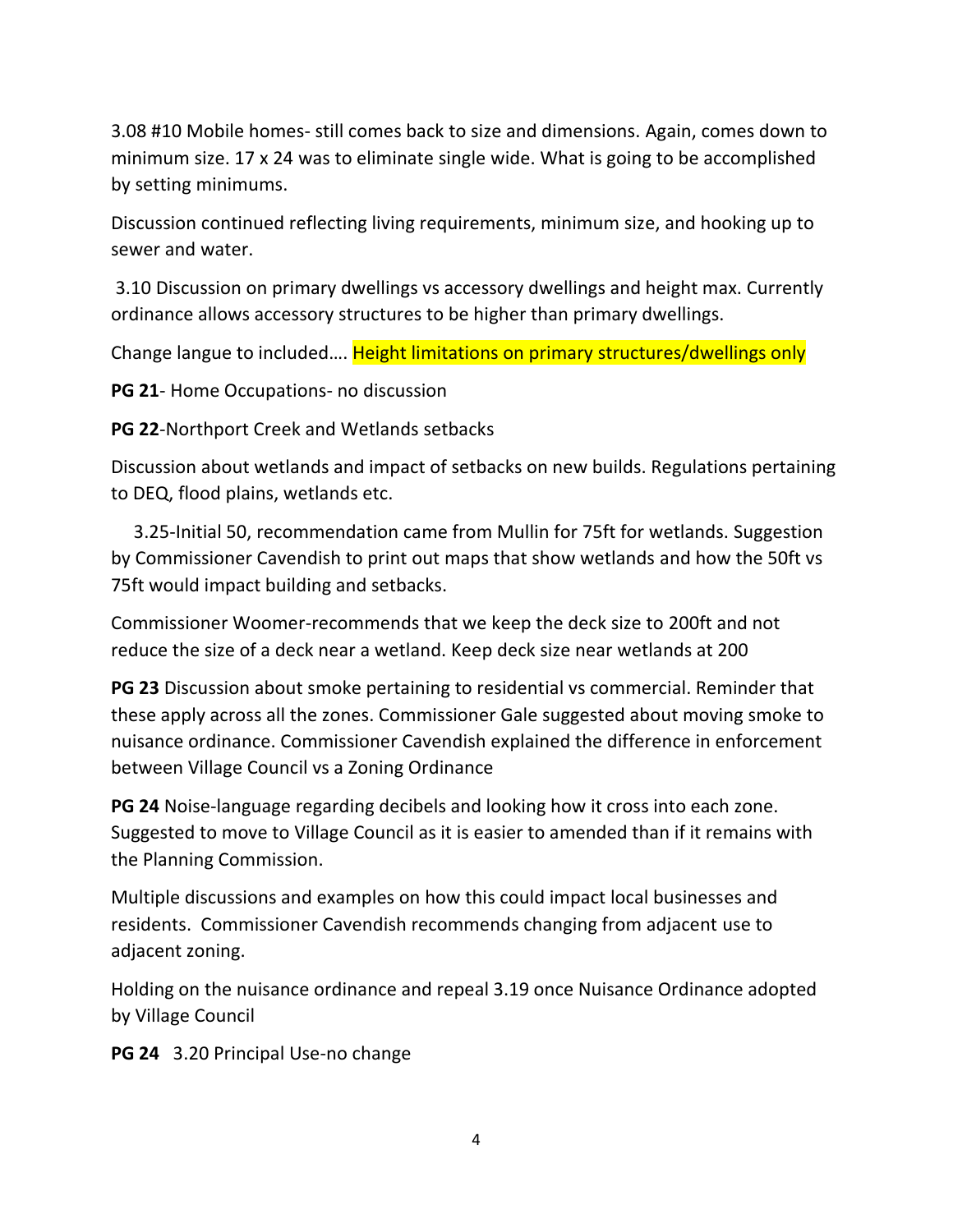**PG 28** Solar/green energy 3.27 only allow solar roof tops. Discussion about size and allotment solar panels. Need Joe/Arthur for real time feedback. Concerns about noise and feedback.

**PG 31** Solid Waste Enclosure-**Does not need to be masonry only** 

Need language from Arthur Mullin

3.33 Need to define Temporary structure and temporary staging-ZA Scott too investigate definitions.

3.29-Storage of trailers, boats, RVs etc to be stored on the side/rear of lot

Discussion about length of storage, define where storage is with water edge, and quantity of what is stored. Discussion on when this infringes with a resident's property rights. Suggestions for X% for storage on your lot and can vary due to size. Look into Township regulations, other Villages like Elk Rapids or Suttons Bay and their storage rules. Reminding that it must be something the Village plans to enforce. Needs further discussion per Chair Arbury.

### 3.32 Needs clarification

Discussion lead into complaints, complaint forms, and how these are handled and defining what the expectations for ZA

## **Article 4**

**PG 36- Landscape and Buffering-** 4.02 Do we need a registered landscape architect, change that a plan to be submitted for all landscape plans. Adequacy of all submitted landscape plans will be determined by the current ZA.

DPW-Street Trees- define the responsibility and how tree is chosen.

Strike # 3 and move to the Village Council-in relation to current Tree Committee

Open space planning

1 is Intent and Purpose

2 Landscape Plan

Change 4 to 2A-Open space plan -prohibited invasive vegetation